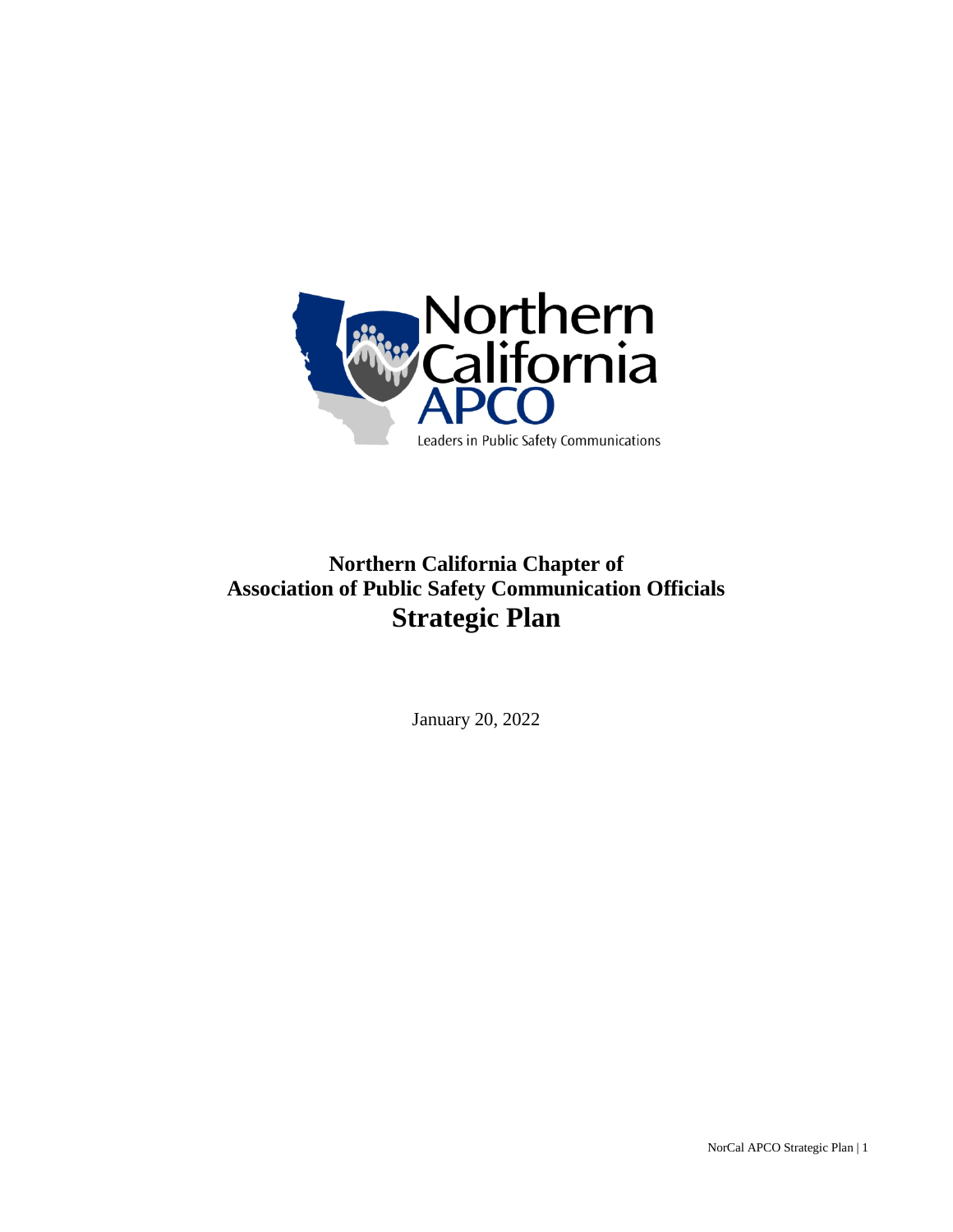# **Table of Contents**

| I. Situation |  |  |  |
|--------------|--|--|--|
|              |  |  |  |
|              |  |  |  |
|              |  |  |  |
|              |  |  |  |
|              |  |  |  |
| III. Path    |  |  |  |
|              |  |  |  |
|              |  |  |  |
|              |  |  |  |
|              |  |  |  |
|              |  |  |  |
|              |  |  |  |
|              |  |  |  |
|              |  |  |  |
|              |  |  |  |

### *Revision History*

| <b>Date Revised</b> | <b>Updated By</b> | <b>Description of Change</b>                                    |  |
|---------------------|-------------------|-----------------------------------------------------------------|--|
| 5/5/2015            | Karl Grover       | <b>Initial Creation</b>                                         |  |
| 9/23/2015           | Karl Grover       | Updated Executive Summary, NorCal APCO description, Target, and |  |
|                     |                   | Team Charter. Added results from SWOT Analysis and Goals &      |  |
|                     |                   | Objectives.                                                     |  |
| 12/18/2015          | Karl Grover       | Added Objective Action Plan. Updated Target. Minor formatting.  |  |
| 2/1/2017            | Karl Grover       | Changed NorCal APCO to NorCalAPCO throughout along with some    |  |
|                     |                   | minor edits. Added 'Achievements' and 'Action Items' to         |  |
|                     |                   | <b>EVALUATION</b> section.                                      |  |
| 2/21/2018           | Karl Grover       | Modified 'Achievements' and 'Action Items'                      |  |
| 1/28/2019           | Karl Grover       | Modified 'Achievements' and 'Action Items'                      |  |
| 1/29/2020           | Karl Grover       | Modified 'Achievements' and 'Action Items'                      |  |
| 1/12/2021           | Karl Grover       | Modified 'Achievements' and 'Action Items'                      |  |
| 2/5/2021            | Karl Grover       | Modified 'Achievements' and 'Action Items'                      |  |
| 1/20/2022           | Karl Grover       | Modified 'Achievements' and 'Action Items'                      |  |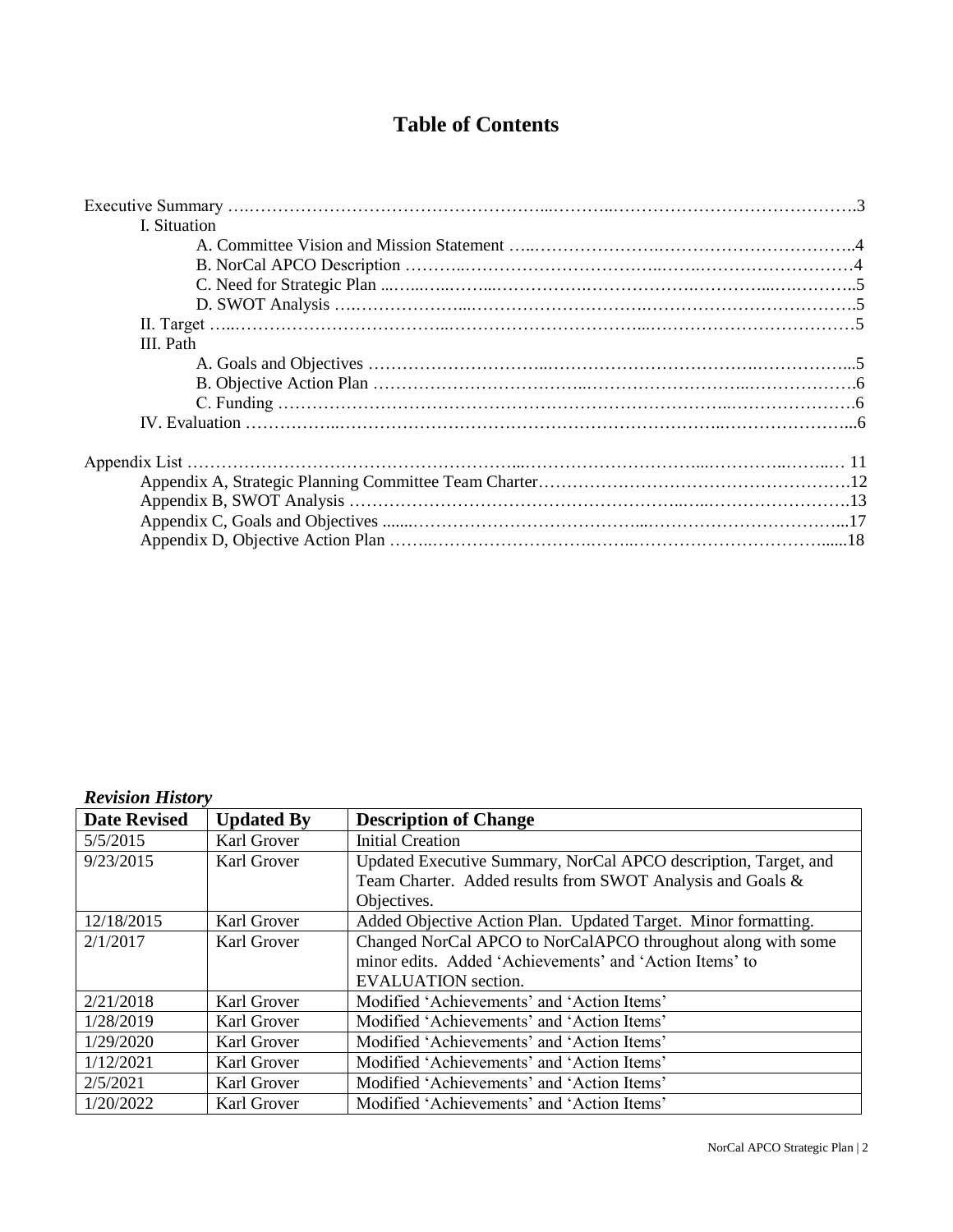# **Executive Summary**

The Northern California Chapter of the Association of Public Safety Communications Officials (NorCal APCO) is an association made up of technical and operation personnel from multiple jurisdictions and disciplines from throughout the region as well as a strong commercial presence representing various technologies that help support the public safety community.

A Strategic Planning Committee has been formed to develop a 5-year strategic plan. This Strategic Plan serves to provide a well-rounded understanding of the Chapter and a consistent framework to make decisions that best serve the membership.

Committee Vision: Create a strategic plan that is consistent with membership input and provides a long-term focus to the NorCal APCO Board of Directors.

Committee Mission Statement: Gather information through membership input and establish a strategic plan that is usable and measureable in order to enhance NorCal APCO's ability to create value for its members.

The SWOT analysis and subsequent Committee discussion identified goals and correlating objectives. The following are the Committee's operational goals:

- 1. Provide value for members
- 2. Increase membership participation
- 3. Improve monthly meetings
- 4. Promote NorCal APCO

The Committee developed a Strategic Plan which explains how it plans to approach this process including:

- The defined Goals and Objectives are linked together. This helps to ensure each goal has specific objectives that contribute towards success.
- The Objective Action Plan defines how each objective will be measured for success, what individuals or groups will be involved to complete the objectives, and various risks, dependencies and assumptions associated with each objective. Additionally, the survey results are posted for each objective to help the Board of Directors prioritize and plan accordingly.

The Strategic Plan follows the Situation-Target-Path model to define NorCal APCO's current state, what it ultimately wants to accomplish, and how it plans to achieve those goals. The Strategic Plan is designed to be used by the Board of Directors in order to help set prioritized goals each year. Additionally, the Plan should be evaluated biannually in order to measure the each goal's progress and determine the best course of action.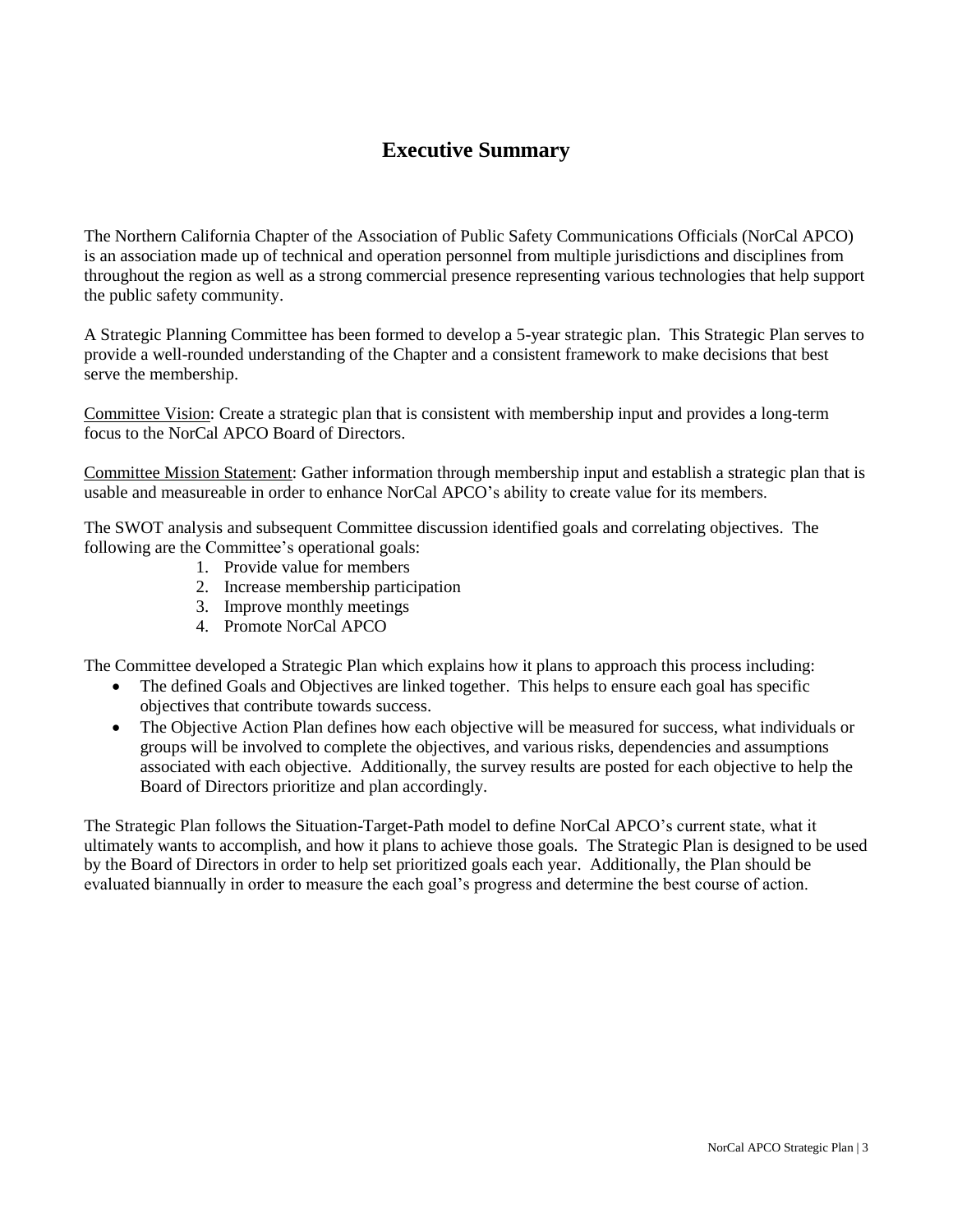# *I. SITUATION*

#### **A. Committee Vision and Mission Statement**

The Strategic Planning Committee consists of members from the public and private sectors. The committee developed a charter to establish its vision, mission, roles and responsibilities in order to lay the framework for a successful effort. A team charter helps all involved understand the Committee's mission with NorCal APCO's mission in perspective. The Charter defines each member's roles and responsibilities in order to set expectations.

The Strategic Planning Committee members are Chuck Berdan, Chris Kinman, Scott Andrews, and Karl Grover. Karl is the Chair and Chuck is the Vice Chair.

Committee Vision: Create a strategic plan that is consistent with membership input and provides a longterm focus to the NorCal APCO Board of Directors.

Committee Mission Statement: Gather information through membership input and establish a strategic plan that is usable and measureable in order to enhance NorCal APCO's ability to create value for its members.

See Appendix A "*Strategic Planning Committee Team Charter*" for additional details.

### **B. NorCal APCO Description**

The Northern California Chapter of the Association of Public Safety Communications Officials (NorCal APCO) is an association made up of technical and operation personnel from multiple jurisdictions and disciplines from throughout the region as well as a strong commercial presence representing various technologies that help support the public safety community. NorCal APCO's Policy Manual and Bylaws can be found on the NorCal APCO website in the 'About NorCal APCO' section.

NorCal APCO provides the following range of services for its members and their communities:

- 1. Hosts monthly Frequency Coordination and Operations Working Group meetings;
- 2. Provides a platform to network with colleagues and vendors;
- 3. Showcases product and technology awareness through vendor presentations;
- 4. Showcases product and technology demonstrations through the annual vendor showcase;
- 5. Provides a conduit for FCC regulatory news, awareness, and discussion on impact to local agencies;
- 6. Is a conduit to and from APCO International's efforts;
- 7. Offers training opportunities and free job postings
- 8. Provides recognition to individuals and teams for outstanding service on local and national levels.
- 9. Offers scholarships to members to continue professional development.

NorCal APCO has over 550 members and its membership continues to grow annually. In 2015, NorCal APCO hosted the APCO Western Regional Conference in Sacramento and was a huge success for all involved.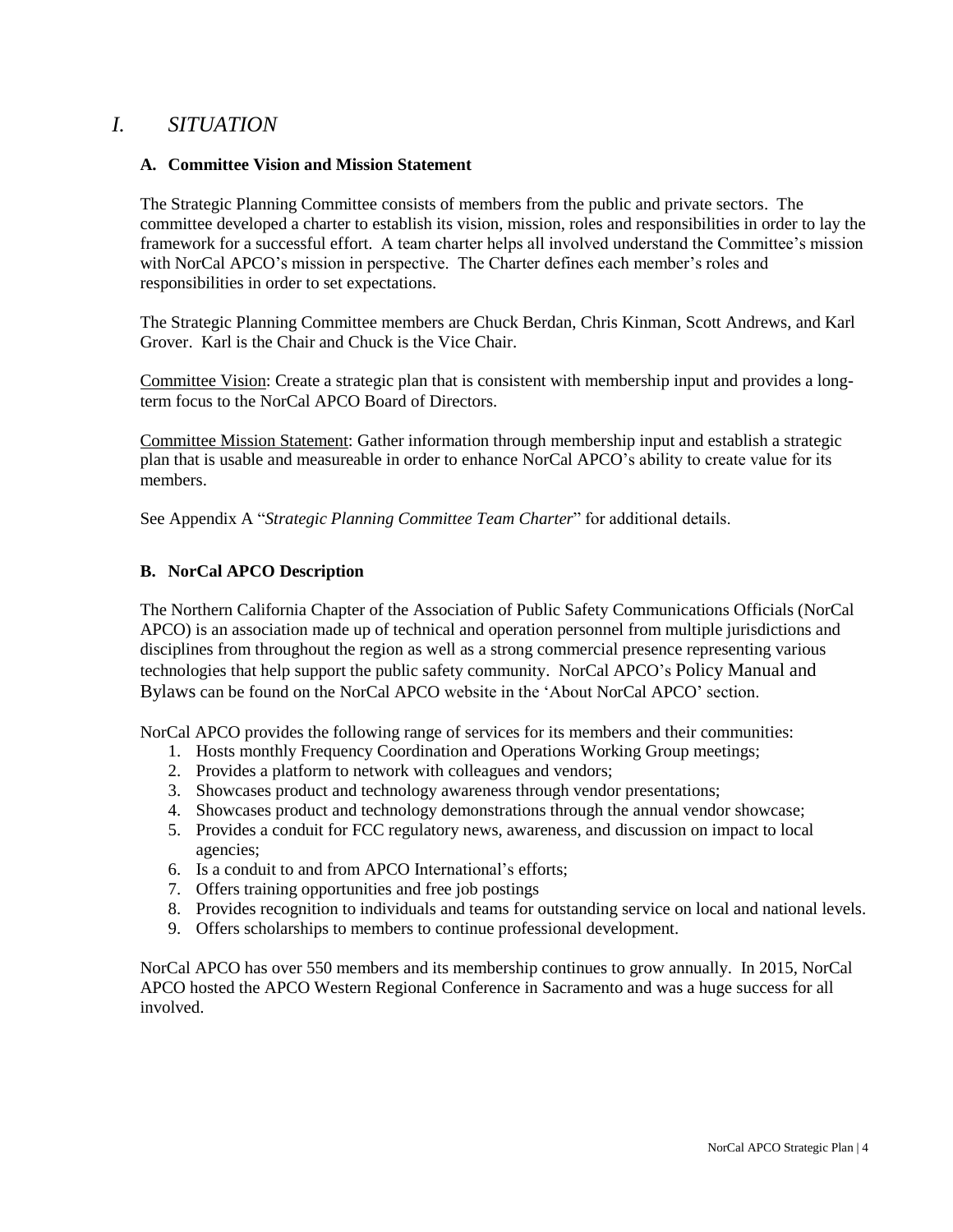#### **C. Need for Strategic Plan**

NorCal APCO's leadership changes annually as there is a new President and new Board of Director members each year. This constant leadership rotation is susceptible to inconsistent strategies, priorities and methodologies. A Strategic Plan serves to provide a well-rounded understanding of the Chapter and a consistent framework to make decisions that best serve the membership.

### **D. SWOT Analysis**

The Committee performed a Strengths, Weaknesses, Opportunities and Threats (SWOT) analysis to assess what NorCal APCO should continue to do and what it needs to improve on in order to enhance value to its membership. A SWOT Analysis helps an organization understand what it is doing well, what it is not doing well, what opportunities exist to make improvements, and threats to its success. Ultimately this data was used to help define the Chapter's goals and objectives.

Membership feedback was obtained through a live SWOT Analysis during July's NorCal APCO meeting as well as a survey distributed to the membership.

Appendix B "*SWOT Analysis*" contains the results.

# *II. TARGET*

NorCal APCO is only as strong as its membership so the Strategic Plan's primary goal is to increase the Chapter's value to its members. Although NorCal APCO has a very active base of members and continues to provide important services, its leadership is aware there is room to improve, grow and increase value to technical and operational members as well as the vendor community.

NorCal APCO should be viewed as a primary resource to increase awareness on technical, operational and regulatory topics, network with colleagues to strengthen regional relationships, provide a platform to efficiently and effectively coordinate frequency allocation and host monthly meetings full of important information for its members, members' agencies and their communities.

# *III. PATH*

### **A. Goals and Objectives**

The SWOT analysis, follow-up survey and further Committee discussion identified goals and correlating objectives. The committee categorized these objectives into common Goals. The Plan's goals are listed below:

- 1. Provide value for members
- 2. Increase membership participation
- 3. Improve monthly meetings
- 4. Promote NorCal APCO

These goals and objectives are linked together in Appendix C "*Goals and Objectives*." An additional column contains the percentage of members who agree, disagree or are neutral with each objective. This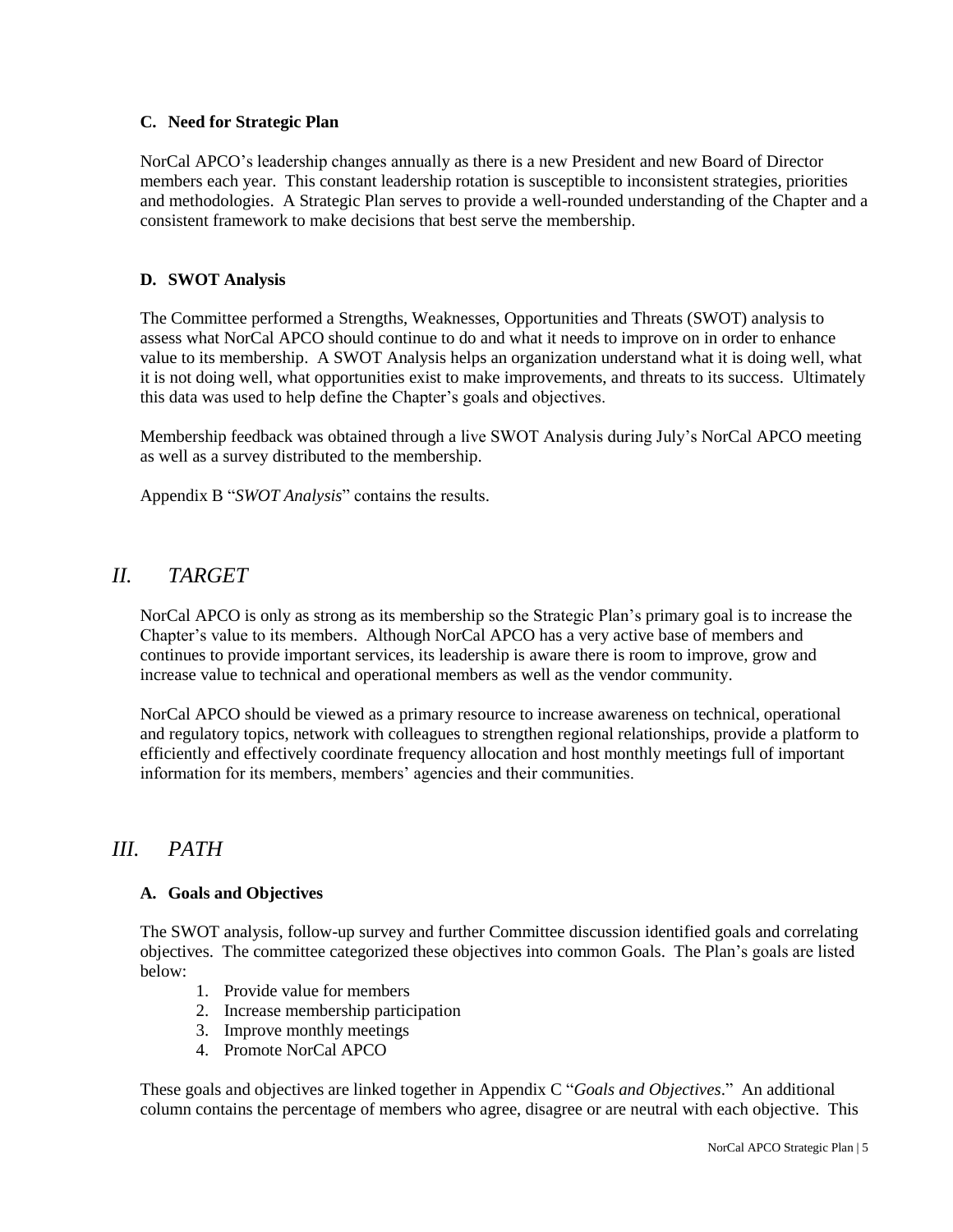should help illustrate the membership's perception and importance placed on each item. These percentages can be used by the Board to help set priorities during a given year.

### **B. Objective Action Plan**

An action plan was developed for each objective to document various parameters necessary to effectively fulfill each objective. The Objective Action Plan defines:

- o tasks needed to help achieve the specific objective;
- o who the Lead person/position is;
- o a reasonable timeline;
- o how success is measured;
- o resources required to achieve the objective;
- o various risks, dependencies and assumptions related to timeline, resources, etc.;
- o the survey results to indicate where at least 60% of the membership agreed with the intention of each objective.

The Objective Action Plan is designed for the Board of Directors to better understand each objective in order to most effectively achieve the overarching goals. See Appendix D "*Objective Action Plan*" for details.

### **C. Funding**

Some ideas generated in the Strategic Plan may require funding to accomplish. The decision to fund the effort, funding methodology and mechanism(s) will be determined by the Board of Directors and provided to the President to plan for and budget accordingly.

# *IV. EVALUATION*

Every 6 months the Strategic Planning Committee will partner with the Board of Directors to evaluate the strategic plan in order to make sure the plan's goals and objectives are being addressed. At each interval, each defined and prioritized objective should be reviewed to measure progress and adjust accordingly as the Board deems necessary.

Should questions or concerns arise the Strategic Plan should be referenced for guidance to help make wellrounded and informed decisions.

As the Strategic Plan is a living document, the Committee will update it to reflect Achievements from the previous year and, per the Board's direction, Action Items for the current year. Each item's corresponding Goal, as defined in the Objective Action Plan, is listed to illustrate the relationship between the Strategic Plan's goals and the Board's effort to achieve those goals.

### **A. NorCal APCO Achievements**

- a. 2016
	- i. Transformed the website to enhance its professional look and feel. Also, there was a greater effort to supply information in order to increase its relevance. *{Goals C, I, O and V}*
	- ii. Separated vendor showcase and award banquet to achieve greater focus on each event. *{Goals E, P and R}*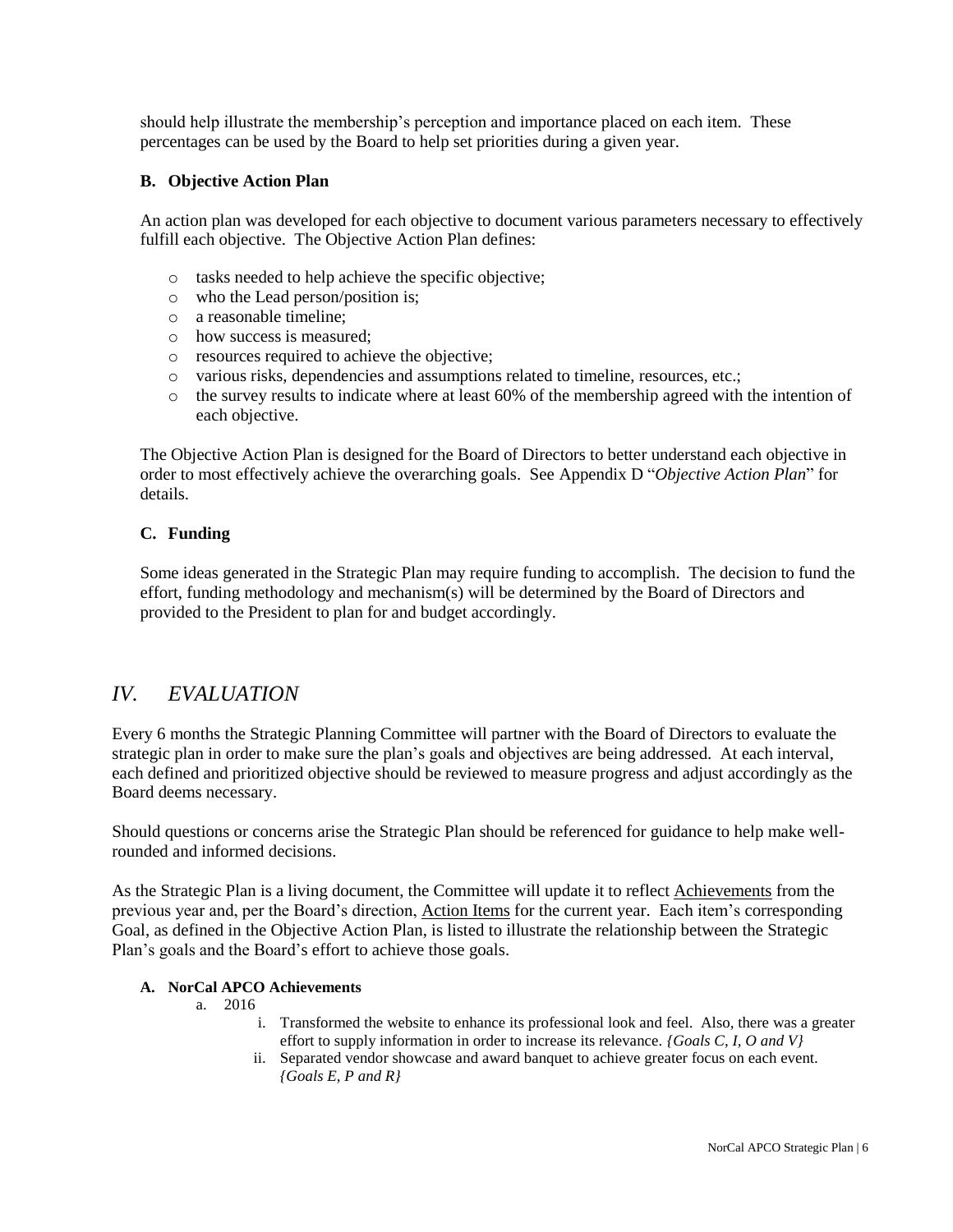- iii. Continued hosting events in different areas of the region with a diversified menu of vendor topics and keynote speakers while allowing for important Operations and Frequency Coordination meetings. *{Goals B, D, E, F, K, T}*
- b. 2017
	- i. Created marketing brochure and provided in various formats. *{Goals D, E, K and U}*
	- ii. Offered new sponsorship opportunities to the vendor community. *{Goals B, D and E}*
- c. 2018
	- i. Began to provide a Welcome Packet to new members. *{Goals B, E, K, N, P and U}*
	- ii. Many keynote speakers provided useful information to the membership. There was a good
	- balance of operational and technical topics. *{Goals B, E, K, N, P and U}*
- d. 2019
	- i. Welcomed new members with free admission to a future meeting.
	- ii. Updated the Bylaws including the following amendments:
		- 1. Simplification of membership category definitions to align with APCO International
		- 2. Clarify voting by defining tie-breaker processes and stating a member has (1) vote no matter how many positions are held. Also, opened the door for more voting methods than just in-person.
		- 3. Encourage Board-level participation from anyone that is a Full Member no matter their status of US citizenship and any Associate Member who retired from a public safety agency.
		- 4. Increase chapter finances' transparency and accountability by establishing processes to be performed by the Treasurer.
		- 5. Clarified the Sergeant-at-Arms position is a non-voting position except in the event of a tie-breaker.
		- 6. Established a \$500,000 threshold where chapter personnel handling finances is required to be bonded.
- e. 2020
	- i. Provided both operational and technical training via:
		- 1. In-building coverage education and awareness sessions
			- a. Pulse Solutions provided (3) 2-hour classes covering what, how and why inbuilding coverage best practices, FCC rules, CA Fire Code, etc. is important
		- 2. Adam Timm provided (2) 1-hour sessions covering Dispatch challenges, offering ways to improve one's self as well as an agency's culture and motivated people (both technical and operational) to think and react differently to challenging situations
		- 3. Many technical and operational classes were offered at the California vendor showcase
	- ii. Promoted new members to join APCO and attend NorCal APCO meetings
	- iii. Established Zoom as the method to host remote meetings since we could not meet in-person
	- iv. Improved regional relationships
		- 1. CPRA joint CA vendor showcase including shared revenue
		- 2. NENA joint venture to promote and establish Dispatchers as 9-1-1 1<sup>st</sup> Responders!
- f. 2021
	- i. Provided both operational and technical training via:
		- 1. Kenwood programming software training including encryption configuration
		- 2. Various sessions at the Vendor Showcase including presentations from CalOES, L3 Harris, Mission Critical Partners, JPS and FirstNet.
	- ii. Began to actively participate in the State Legislative process by monitoring various bills and reporting status to Board and Membership
	- iii. Added 'encryption interoperability' to Frequency Coordination meetings
		- 1. Created Encryption ID allocation spreadsheet as platform for analysis, coordination and informal approval
		- 2. Created **Encryption@NAPCO.org** email address to provide contact for engagement
	- iv. Nominated and awarded Senior Member designations to (7) NorCal APCO members!
	- v. Finished 2020 nominations and awards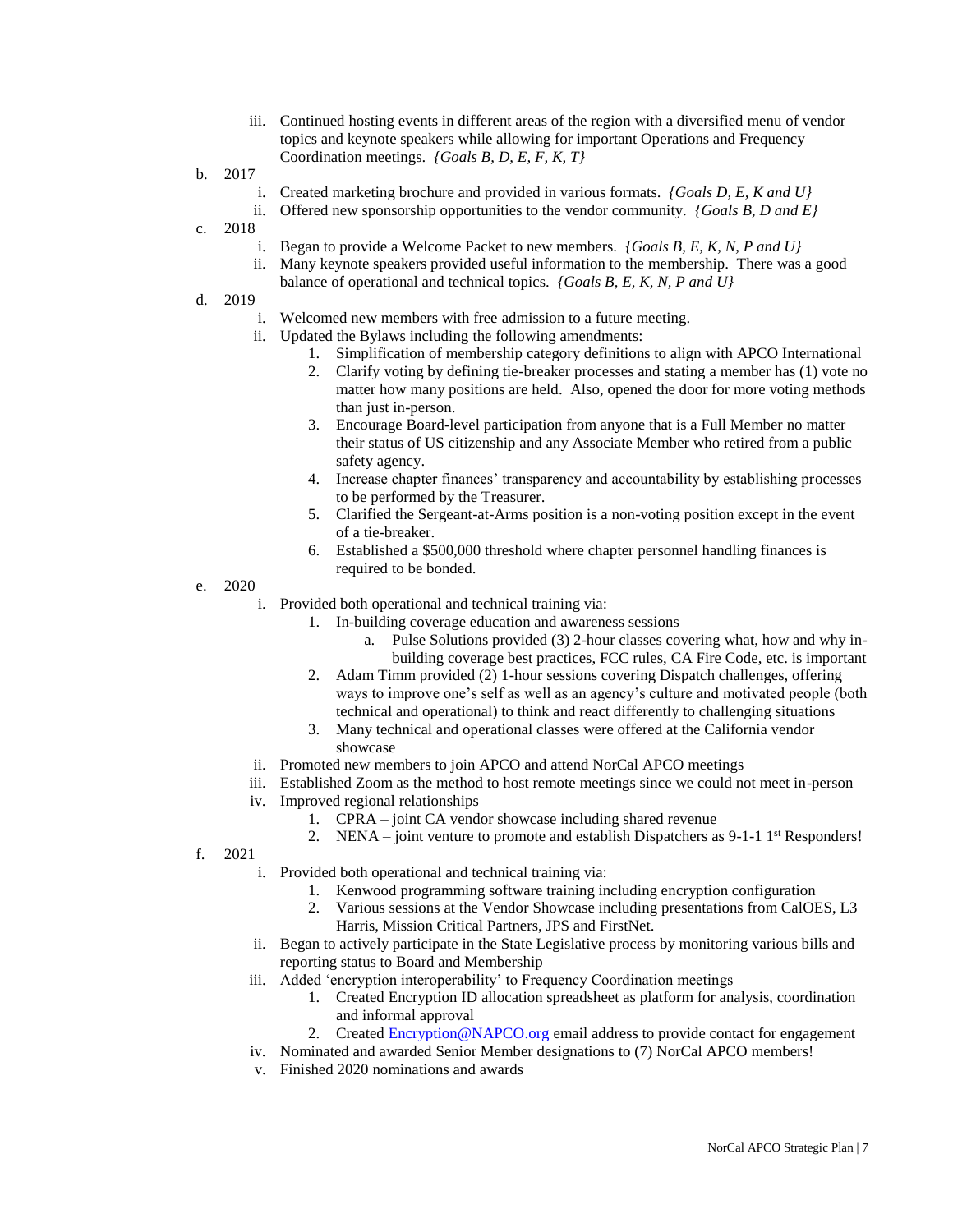#### **B. NorCal APCO Action Items**

- a. 2017
	- i. Increase training offerings. The Member Services  $\&$  Training Committee will focus to increase offerings to the membership. *{Goal A}*
	- ii. Increase membership attendance at Chapter meetings thereby increasing networking opportunities. The Membership  $\&$  Nominating Committee will focus on this effort. One idea is to provide a Welcome packet to new members to explain what NorCal APCO does and why it is important to participate. Another idea is to include a coupon in the Welcome kit to attend a future Chapter meeting for free. *{Goals B, E, K, N, P and U}*
	- iii. Create 1-page marketing brochure to include in Welcome packet, distribute to existing membership, provide to vendor community, and include in the website's "About NorCal APCO" page. The Public Relations Committee will focus on this creation. *{Goals D, E, K and U}*
	- iv. Encourage increased participation from general membership. The President will encourage participation by inviting members to find a Committee they are interested in and highlight there are various levels of time commitments. In parallel, each Committee Chair should be on the lookout for potential new members and market as appropriate. *{Goals G and L}*
	- v. Offer new Chapter meeting sponsorship opportunities. The Commercial Activities Committee is looking to offer a menu of sponsorship options and packages to the vendor community. *{Goals B, D and E}*
- b. 2018
	- i. Increase training offerings. The Member Services & Training Committee will focus to increase offerings to the membership. *{Goal A}*
	- ii. Increase membership attendance by providing a Welcome packet to new members to explain what NorCal APCO does and why it is important to participate. Another idea is to include a coupon in the Welcome kit to attend a future Chapter meeting for free. *{Goals B, E, K, N, P and U}*
	- iii. Obtain compelling keynote speakers for monthly meetings as another way to increase Chapter meeting attendance. Also, obtain this information well in advance of the following meeting in order to market effectively. *{Goals B, E, K, N, P and U}*
- c. 2019
	- i. Increase training offerings. The Board will increase offerings to members with a goal to provide operational and technical subjects. *{Goals A and D}*
	- ii. Enhance Welcome Packet to include additional information about upcoming meetings, marketing brochures, public safety pin, and NorCal APCO website links. *{Goals B, E, K, N, P and U}*
	- iii. Enhance website access for streaming meetings. Embed Facebook Live in 'Meetings' page. *{Goals C, E, I and U}*
	- iv. Update Constitution and Bylaws
		- 1. Make 'Programs' committee a Standing Committee. This will improve consistency amongst Committee members ultimately leading to improved Chapter meetings. *{Goals B, F, H, K, M, O and P}*
		- 2. Add Treasurer component to increase long-term transparency and accountability.
		- 3. Add Online Voting component to allow members to vote that cannot attend December chapter meeting. *{Goal N}*
		- 4. Add voting language to address how to address a tiebreaker.
- d. 2020
	- i. **Increase training offerings.** The Chapter will offer training to members with a goal to provide at least (1) operational and (1) technical subject this year. *Assigned to: Member Services Committee*
	- ii. **Encourage new members to attend meetings and participate** in the Chapter's activities.
		- 1. Send coupon for free registration at a future meeting
		- 2. Provide marketing brochure and links to NorCal APCO website
		- 3. Verbally encourage Committee participation at each meeting

*Assigned to: Membership and Nominations Committee*

iii. **Improve meeting attendance**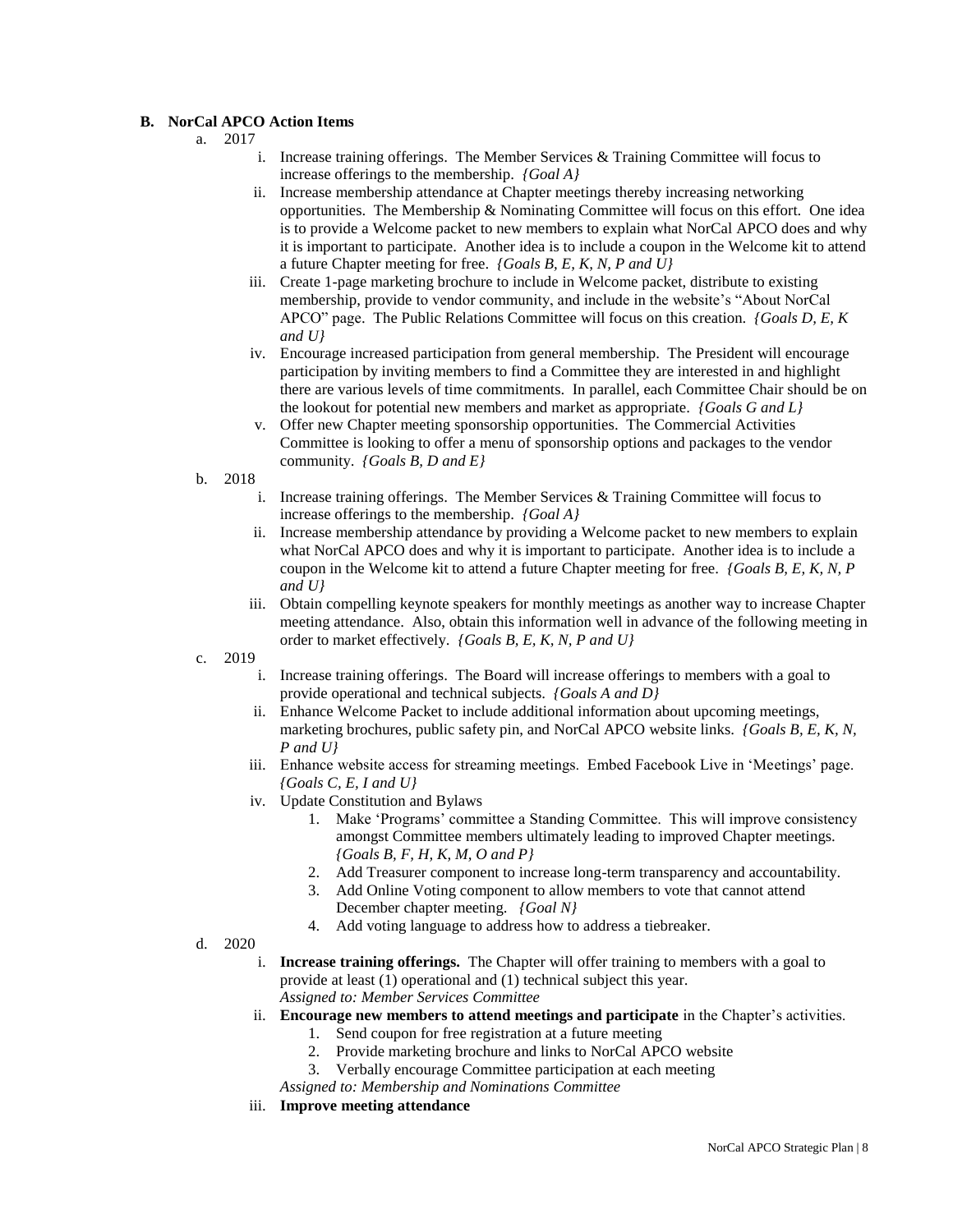1. Provide membership with notice of meeting location, keynote and commercial sponsor(s) at least (2) months in advance

*Assigned to: Programs Committee*

- iv. **Improve Facebook Live experience** for those that are unable to attend a meeting in-person.
	- 1. Improve audio and visual experience with:
		- a. new equipment
		- b. dedicated personnel to assist in research, procurement and deployment
	- 2. Embed Facebook Live in 'Meetings' page for quick access.

*Assigned to: Emerging Technology*

v. **Improve regional relationships** with increased communication and collaboration.

1. CPRA

- a. North-South joint meeting with each Board of Directors
- 2. Explore feasibility of future WRC host
- *Assigned to: Conference Committee*
- 3. NENA
	- a. Promote NorCal APCO at NENA conference
	- b. President-to-President discussions with how each organization can improve public safety communications
	- 4. Quarterly President's message communication on website
- *Assigned to: President*
- e. 2021
	- i. **Increase training offerings.** The Chapter will offer training to members with a goal to provide at least (1) operational and (1) technical subject this year. *Assigned to: Member Services Committee*
	- ii. **Take an active role in participating on State Legislative issues**. Seek information from
		- members and actively participate in guiding and influencing legislation both operational and technical. Need to be relevant, engaged and add value to APCO membership.
			- 1. Leverage consultant and/or lobbyist to address legislative issues through advice, strategy, monitor new bills/policies, represent sponsored legislation, actively work on bills, testify on behalf of NorCal APCO, prepare/submit letters to legislature, travel and provide chapter updates.
			- 2. Research and explore
				- a. What benefits can be derived
				- b. Cost sharing with CPRA as one APCO voice and message.
					- i. \$1,500 \$2,500 per month depending on SOW
				- c. Work with chapter's CPA to ensure hiring a consultant or lobbyist does not impact chapter's non-profit status
				- d. Address how conflicts might be addressed between APCO and NENA, if using same consultant or lobbyist

*Assigned to: Legislative Committee*

#### iii. **Update Constitution and Bylaws**

- 1. Explore adding Legislative Committee to bylaws.
- 2. Finalize with APCO International input.
- *Assigned to: Constitution and Bylaws Committee*
- iv. **Improve meeting attendance and participation**
	- 1. Provide membership with notice of meeting location, keynote and commercial sponsor(s) at least (2) months in advance.
	- 2. Add 'encryption interoperability' component to Frequency Coordination meetings. *Assigned to: Programs Committee*
- **v. Complete Senior and Life nominations.** Recognize those that have significantly contributed to the region's and the nation's public safety communications and operations. *Assigned to: Member and Nominations Committee*
- vi. **Improve awards process.** Recognize individuals and groups from both operational and technical who went above and beyond the normal call of duty.
	- 1. 2020 nominations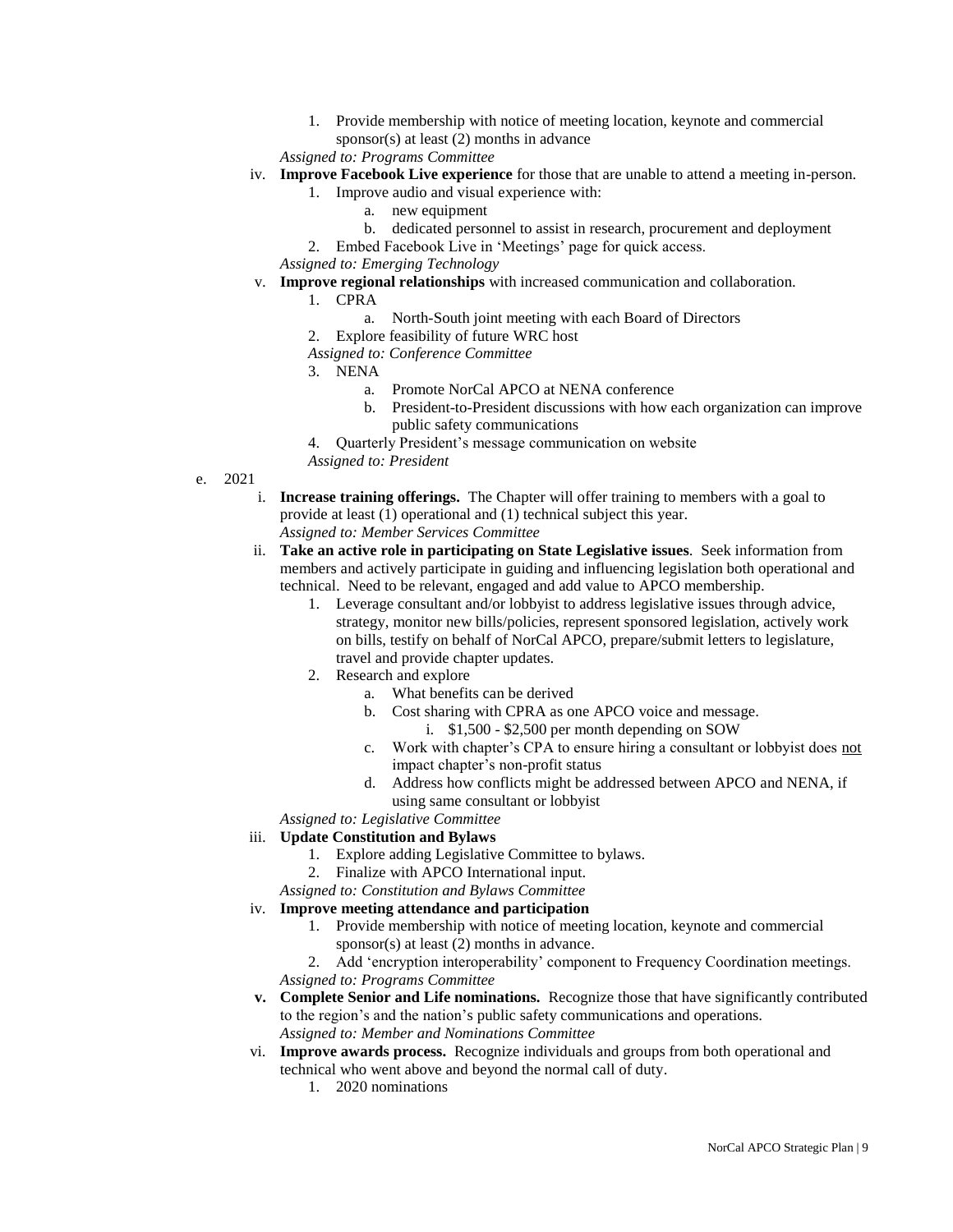- a. Minimal number of nominations received with several awards receiving zero nominations
- b. Select, recognize and award those individuals/groups that earned award 2. 2021 nominations
	- a. Nominations are in a large part dependent upon personal outreach
		- i. Need more people to make others aware of awards
		- ii. Need to email and follow-up with personal phone calls

*Assigned to: Awards and Recognition Committee*

f. 2022

**i. Participate in Compassion Care Act**

- 1. Provide assistance to impacted NorCal Communications Centers post-incident
- 2. Create "menu" of goods and services the Chapter is willing to provide
- 3. Increase current budgeted amount of \$300.
- 4. Increase awareness of and participation in Compassion Care.
- *Assigned to: Member Services Committee*
- ii. **Increase training offerings.** The Chapter will offer training to members with a goal to provide at least (1) operational and (1) technical subjects this year.
	- 1. Provide training courses at the Vendor Showcase & Training Expo.
	- 2. Research expansion of showcase to 2 days.
	- *Assigned to: Member Services Committee*

#### iii. **Improve meeting attendance and participation**

- 1. Provide membership with notice of meeting location, keynote and commercial sponsor(s) at least (2) months in advance.
- 2. Be flexible to accommodate for pandemic protocols and ultimately return to hybrid meetings with in-person encouragement.

*Assigned to: Programs Committee*

- iv. **Continue participating in State Legislative issues**. Seek information from members and actively participate in guiding and influencing legislation both operational and technical. Need to be relevant, engaged and add value to APCO membership.
	- 1. Leverage consultant, lobbyist or other resources to address legislative issues through advice, strategy, monitor new bills/policies, represent sponsored legislation, actively work on bills, testify on behalf of NorCal APCO, prepare/submit letters to legislature, travel and provide chapter updates.

*Assigned to: Legislative Committee*

- v. **Improve awards process.** Recognize individuals and groups from both operational and technical who went above and beyond the normal call of duty in alignment with APCO International timelines.
	- 1. Improve submissions so additional agencies and categories are represented
		- a. Remind membership at each Chapter meeting

b. Need Board/Chapter to email and follow-up with personal phone calls *Assigned to: Awards and Recognition Committee*

vi. **Continue the relationship and efforts with CPRA.** Partner with CPRA on training, the Vendor Showcase and a joint Board meeting.

*Assigned to: Commercial Activities & Conference Committees*

vii. **Continue to monitor and nominate for Senior and Life members**. Recognize those that have significantly contributed to the region's and the nation's public safety communications and operations.

*Assigned to: Member and Nominations Committee*

viii. **Finish update and distribution of Policy Manual and Bylaws**

- 1. Finalize with APCO International input.
- 2. Present to Membership for a formal vote and approval.

*Assigned to: Constitution and Bylaws Committee*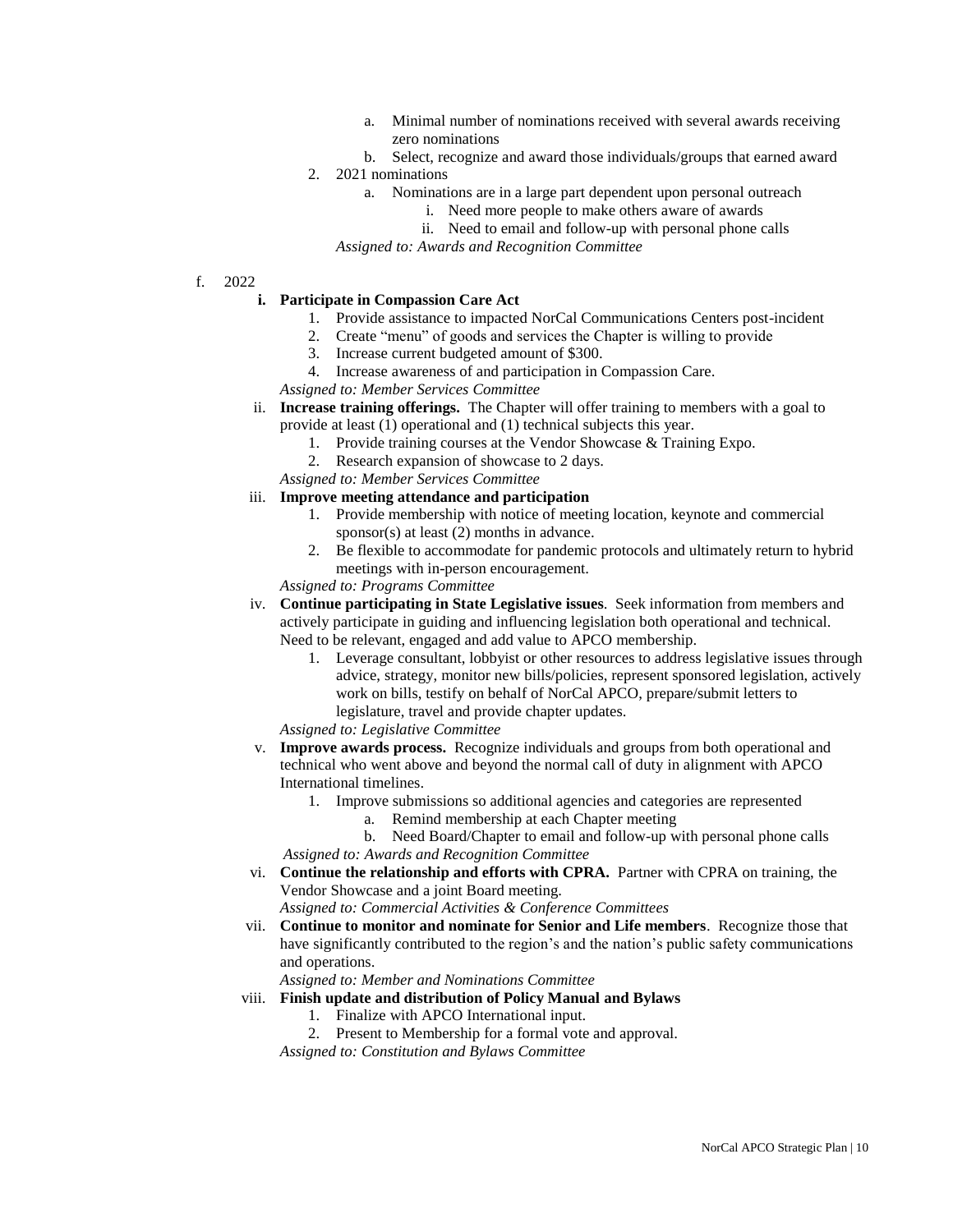# **APPENDIX LIST**

- **Appendix A.** Strategic Planning Committee Team Charter
- **Appendix B.** SWOT Analysis
- **Appendix C.** Goals and Objectives
- **Appendix D.** Objective Action Plan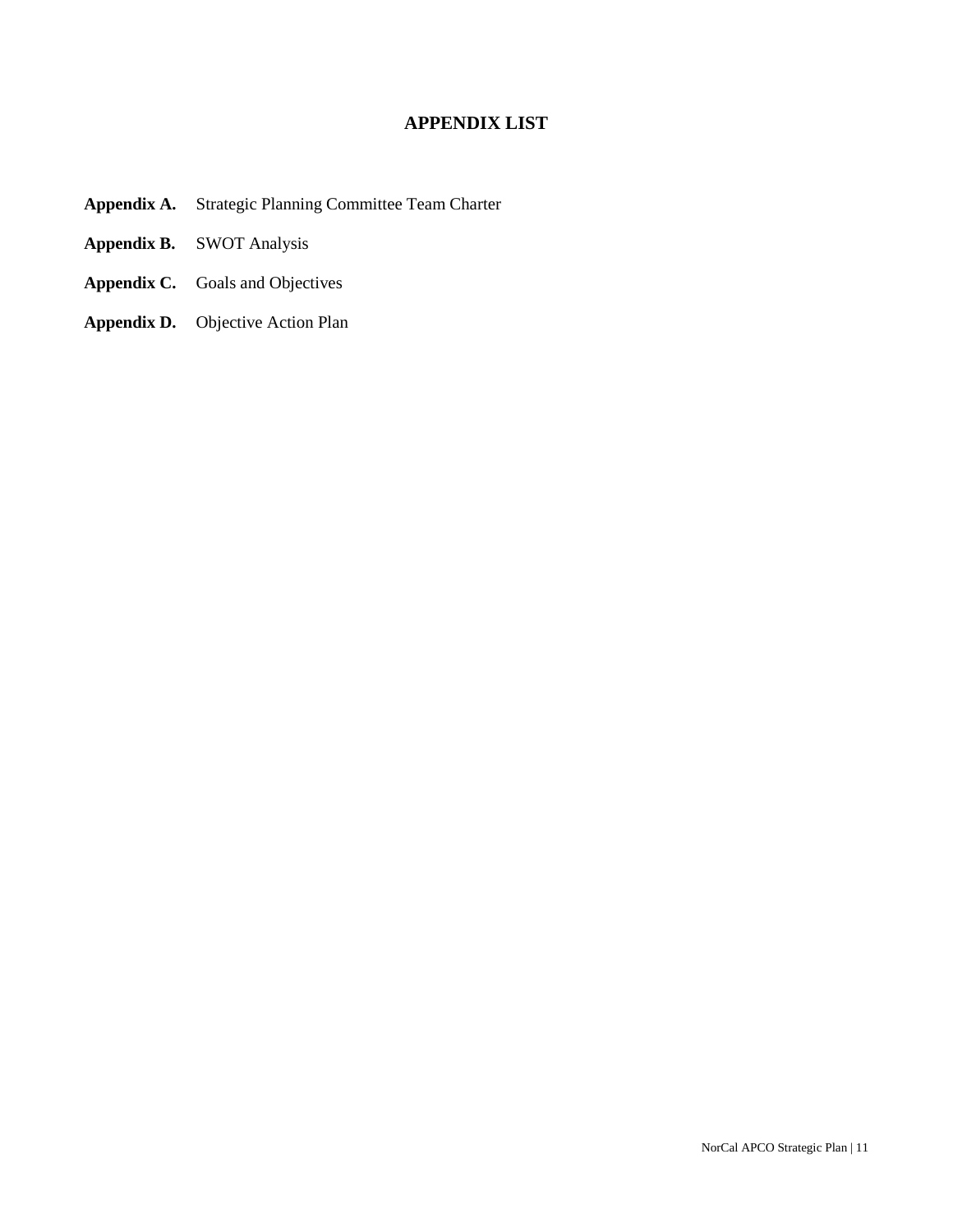## **Appendix A** Strategic Planning Committee Team Charter

| <b>NorCal APCO Vision:</b><br>Be a regional leader in Public Safety<br>communications.                                                                                                      |              | <b>NorCal APCO Mission:</b><br>Make NorCal APCO a trusted and valuable resource for its<br>members by delivering outstanding value through sharing<br>of technical, operational, regional, and regulatory<br>information.                                                                                                                                                                                                                                                          |  |
|---------------------------------------------------------------------------------------------------------------------------------------------------------------------------------------------|--------------|------------------------------------------------------------------------------------------------------------------------------------------------------------------------------------------------------------------------------------------------------------------------------------------------------------------------------------------------------------------------------------------------------------------------------------------------------------------------------------|--|
| <b>Strategic Planning Committee Vision:</b><br>Create a strategic plan that is consistent with<br>membership input and provides a long-term focus<br>to the NorCal APCO Board of Directors. |              | <b>Strategic Planning Committee Mission:</b><br>Gather information through membership input and<br>establish a strategic plan that is usable and measureable<br>in order to enhance NorCal APCO's ability to create value<br>for its members.                                                                                                                                                                                                                                      |  |
| Team Sponsor: NorCal APCO President                                                                                                                                                         |              |                                                                                                                                                                                                                                                                                                                                                                                                                                                                                    |  |
| <b>Team Members</b>                                                                                                                                                                         | <b>Roles</b> | <b>Responsibilities</b>                                                                                                                                                                                                                                                                                                                                                                                                                                                            |  |
| <b>Strategic Planning Committee Chair</b><br>and Vice Chair                                                                                                                                 | Facilitator  | Lead strategic plan development effort.<br>a.<br>Involve committee members to provide input and<br>b.<br>feedback.<br>Involve the Board to stay informed of Plan's progress<br>c.<br>and request help and/or guidance.<br>Report progress to membership on a regular basis.<br>d.                                                                                                                                                                                                  |  |
| <b>Strategic Planning Committee</b><br>members                                                                                                                                              | Analyst      | Distribute information to the membership as deemed<br>a.<br>necessary.<br>Involve membership to provide input and feedback to<br>b.<br>committee.<br>Solicit help from membership to accomplish plan's<br>c.<br>defined objectives.<br>d. Understand current environment and how NorCal<br>APCO can benefit with a different environment.<br>Develop strategic plan.<br>е.<br>f.<br>Promote strategic plan's goals.<br>Measure and evaluate progress at scheduled intervals.<br>g. |  |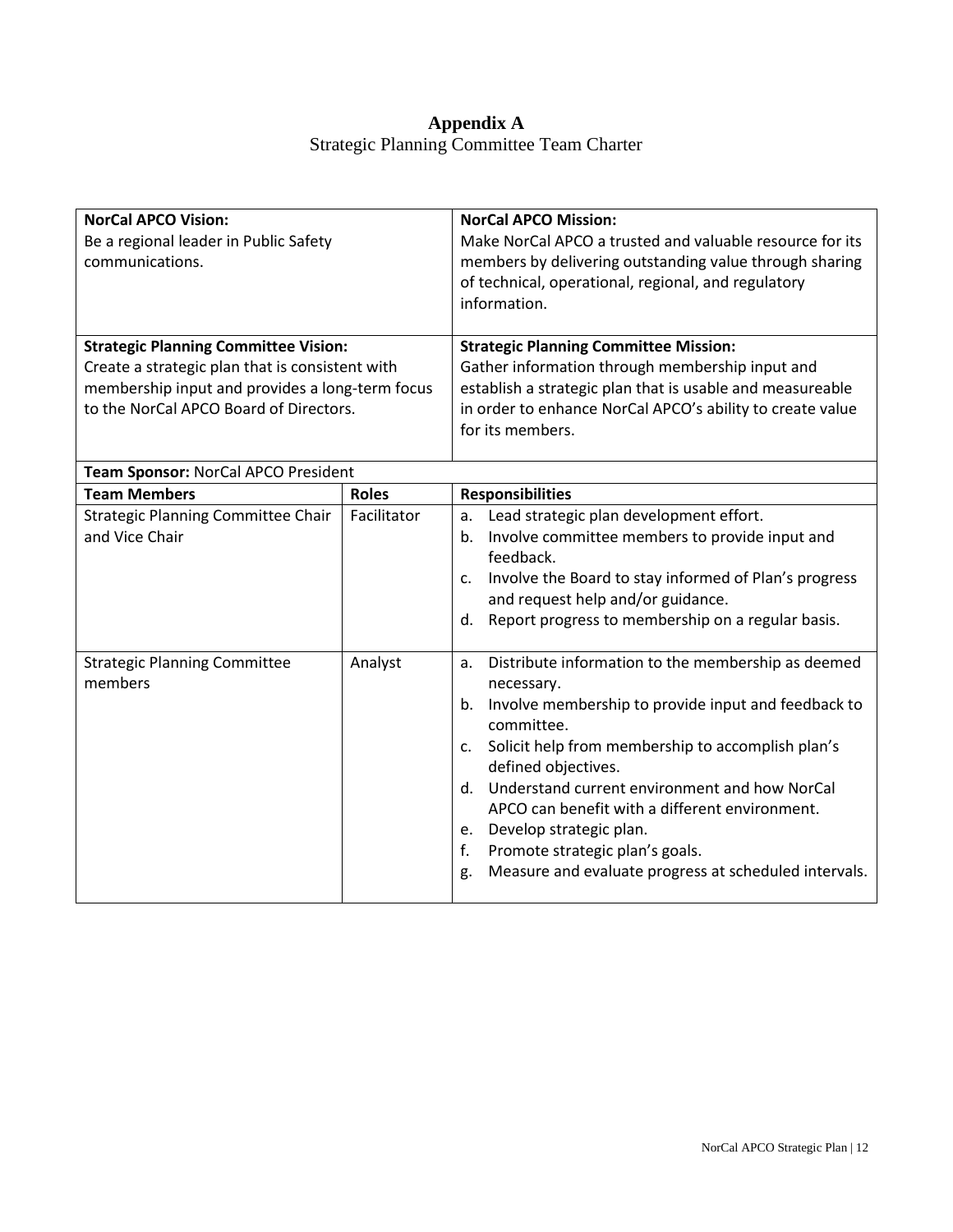# **Appendix B**

### SWOT Analysis

### **STRENGTHS**

- 1. Large membership (76% agree / 21% neutral / 3% disagree)
- 2. Membership diversity (60/30/10)
- 3. Strong geographic diversity
- 4. Membership involvement (62/28/10)
- 5. Loyal base of active members (75/16/9)
- 6. Membership knowledge base (72/18/10)
	- a. NorCal APCO has a very savvy and useful group of experienced professionals
- 7. Ability to network and establish relationships (84/11/5)
- 8. Frequency coordination (65/24/11)
- 9. Monthly meetings (59/31/10)
- 10. December showcase (59/33/8)
- 11. Partnership with APCO International (68/19/13)

# **WEAKNESSES**

- 1. Some people are unaware of what NorCal APCO is and the value it brings to members and their corresponding agencies and communities (66/20/14)
- 2. Lack of leadership continuity (23/51/26)
- 3. Low number of highly active members (62/17/21)
- 4. Low number of operational members (49/40/11)
	- a. Operational members avoid NorCal APCO meetings due to highly technical nature
- 5. Frequency of monthly meetings
	- a. Too many meetings
	- b. Host meetings bi-monthly
- 6. Monthly meeting marketing (33/41/26)
	- a. Lack of notice on meeting location
	- b. Lack of specifics on meeting content
- 7. Membership area is too large (18/36/46)
- 8. Typical meeting is West-East (Bay Area-Sacramento) and rarely North-South (Redding-Modesto) (38/36/26)

a. Large membership does not translate into monthly meeting attendance

- 9. Website (72/22/6)
	- a. Some parts of website are very old
	- b. Hard to find information (calendar, presentations, frequency log)
- 10. Leadership has too much representation from Sacramento area
- 11. Focus on frequency coordination which will fade as cellular technology increases.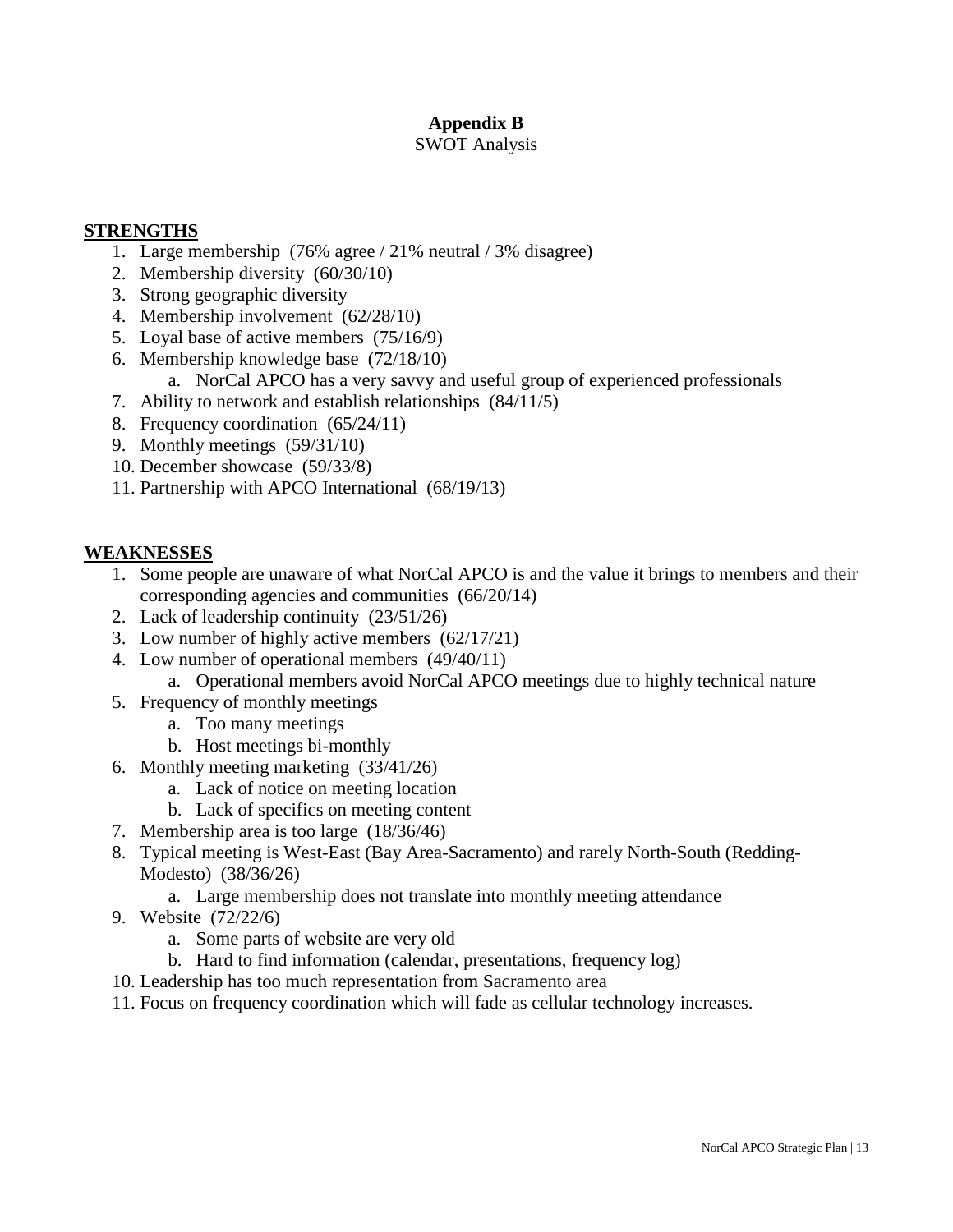### **OPPORTUNITIES**

- 1. Promote NorCal APCO's value to increase awareness and participation (82/18/0)
	- a. Create a 1-page brochure
	- b. Improve website's appearance and content
	- c. Request members to provide examples of NorCal APCO's value (i.e. "I learned about this and applied it to fix this problem.")
	- d. Stay relevant by digging into newest technology and applications
- 2. Increase training offerings (85/15/0)
	- a. Increase relationship with POST to gain all the POST instructors as APCO members and to have APCO training be recognized by POST
	- b. Offer training on new technologies
	- c. Provide both technical and operational training
	- d. Increase marketing of training as its local with minimal fee
		- i. Provide advanced noticed to increase the number of trainees
	- e. Reach out to membership to understand what is important and/or to obtain ideas
	- f. Provide leadership and educational opportunities to the end users
	- g. Educate IT personnel as the radio infrastructure continues to change from analog to digital
- 3. Encourage more participation from outside the Board of Directors (71/29/0)
	- a. Delegate monthly meeting logistics
		- b. Invite others to be involved
		- c. Spreading out the workload would benefit everyone involved
- 4. Encourage leadership participation from outside Sacramento area
- 5. Promote monthly meetings: (73/24/3)
	- a. Provide meeting location with 12-month advanced notice
		- i. Especially helpful for those making flight reservations
	- b. Provide more details on meeting content including keynote speaker to illustrate impact of meeting
	- c. Invite host agency's surrounding jurisdictions
	- d. Should be more information to be passed along
	- e. Marketing should motivate people to attend
	- f. Include more details of various speakers' topics as well as impact on public service
	- g. HUGE opportunity to attract attendees thereby increasing value for others
- 6. Increase ability to network with colleagues and vendors (74/26/0)
	- a. Host mixer events
	- b. Host meetings throughout Northern California
		- i. Don't go so far away that normal attendees won't go and the meeting attendance is significantly reduced (i.e. Redding)
		- ii. Don't alienate the typical attendees
		- iii. Maybe there is a compromise (i.e. Yuba City, Modesto, North Valley)?
	- c. Focus outside of Sacramento
	- d. Monthly meetings provide an adequate amount of time to network
	- e. Not every meeting needs network time allocated
- 7. Improve monthly meeting content by adding recurring Operational component (67/30/3)
	- a. Include line level Dispatcher topics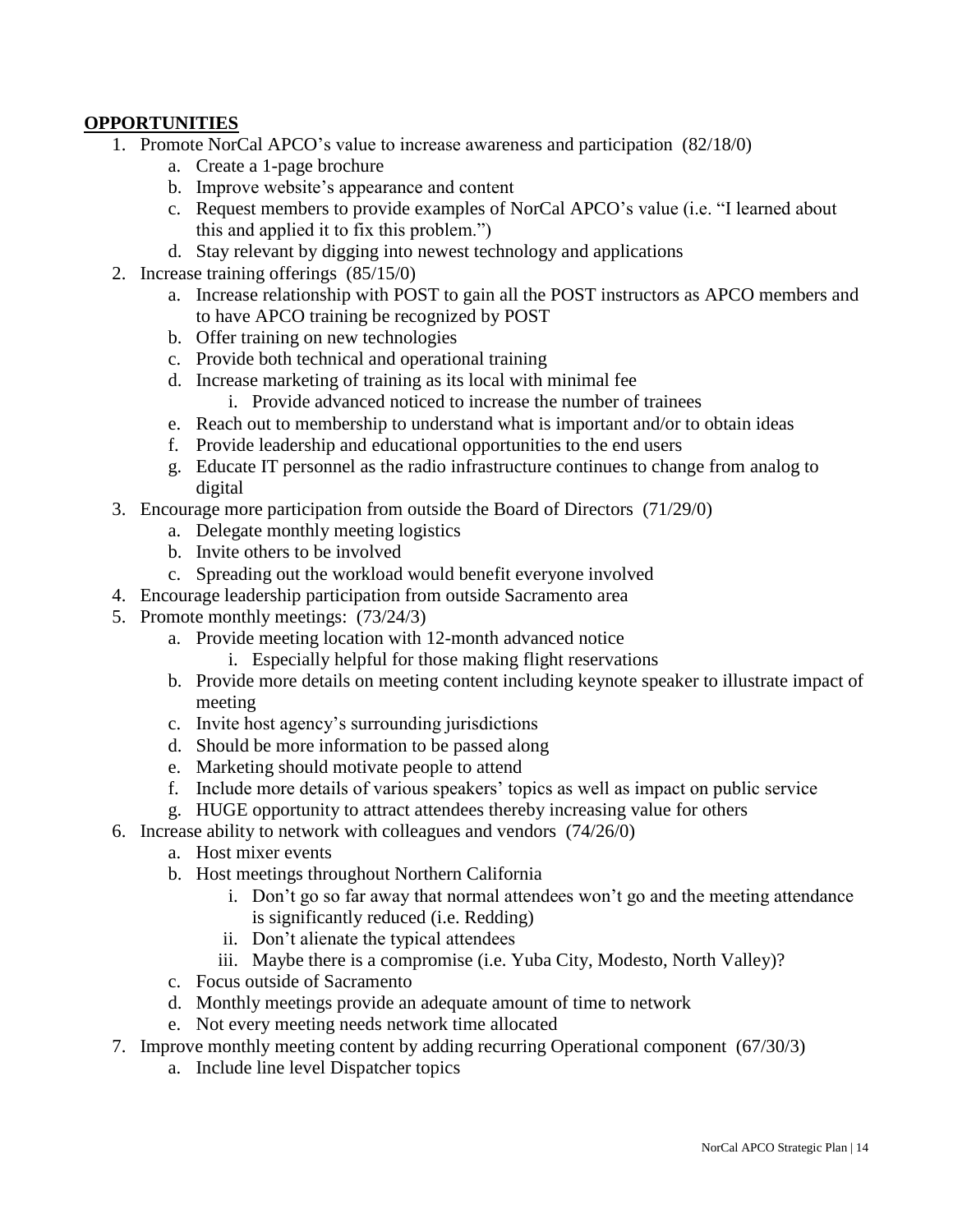- b. Request commercial sponsors and keynote speakers to spend more time discussing the IMPACT of their topic on public safety/service
- 8. Change meeting structure
	- a. Host meetings every other month
	- b. All day meeting with training sessions from 2-4. Improve balance between vendor info and training to increase applicable knowledge.
	- c. Allow vendors to sponsor event the night before the meeting
	- d. Benefits
		- i. Decreases amount of time spent on planning for meetings
		- ii. Increases potential for advanced notice to allow more attendees
		- iii. Increases ability to network
		- iv. Maximizes time spent at NorCal APCO event
- 9. Increase membership diversity
	- a. Invite operational end users
		- i. Blend technical with operational to form big picture
	- b. Invite IT personnel
- 10. Improve website (82/18/0)
	- a. Keep everything up-to-date
	- b. Improve organization so items are easier to locate
	- c. Dedicated webmaster
		- i. Jim does a great job, but the website is not intuitive and some items are extremely outdated. A company's website says a lot about itself. The website should be used as a marketing tool to existing or prospective members. Perhaps it's worthy NorCal APCO paying a website designer to update and maintain its site? This would strengthen NorCal APCO's appearance as a professional organization.
		- ii. Might alleviate some burden off internal members while allowing a webmaster to do what they do best
	- d. Company's website can be used as a tool to attract or retain members while making it easier for a member's agency and colleagues to understand what NorCal APCO is and what it provides for the community
- 11. Reach out to California State Universities (62/35/3)
	- a. Possible internships including webmaster
	- b. Interesting thought but not sure how much value could be extracted from internships
	- c. Also consider UCs
- 12. Further understand membership to ascertain gaps and interests (73/18/9)
	- a. What areas of NorCal are not represented?
	- b. What are the members' roles in their agencies?
	- c. What is the current membership most interested in learning more about?
- 13. Offer conference call option to attend monthly meetings (49/26/25)
	- a. Not practical can't hear people speak, lots of echos, too close to the mic
	- b. Less people attend leading to decreased networking opportunities
	- c. Consider video option to view presentations
	- d. Those driving 3-4 hours it would be helpful to still attend
	- e. Partner with other Professional organizations on events, speakers, common goals, etc.
- 14. Include demonstrations from vendors at the December tabletop
- 15. Increase awareness of what services National APCO provides for the local chapters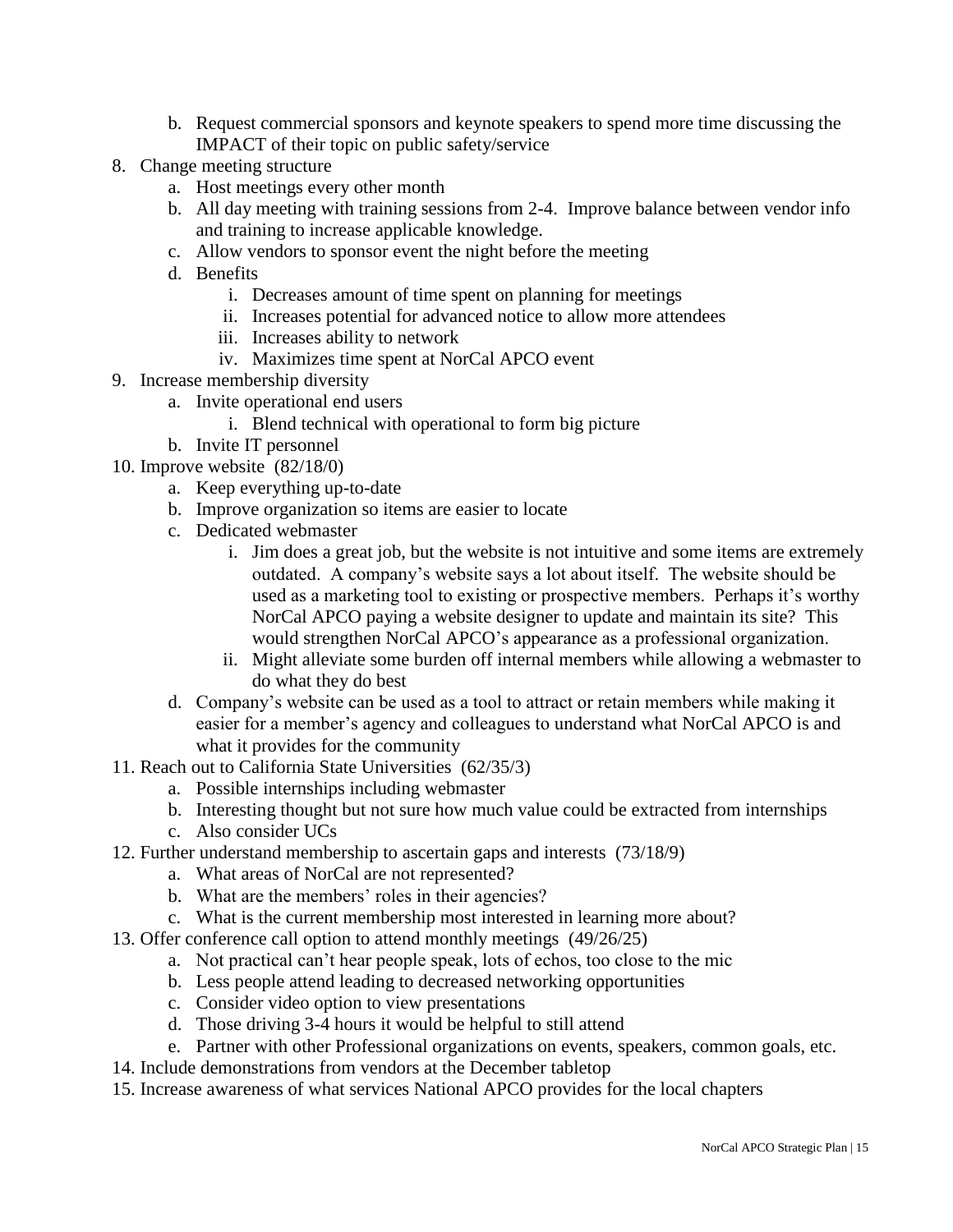- a. Increase frequency of Executive Council reports
- 16. Increase perceived value to vendors
	- a. Show examples of NorCal APCO customers purchasing from NorCal APCO vendors
	- b. Encourage vendor participation by increasing access to members and their agencies
- 17. NorCal APCO focused on frequency coordination which will fade as Cellular technology increases its presence. The PS community needs to dive into cellular while managing the transition of LMR systems.

# **THREATS**

- 1. Lack of perceived value from members' agencies and/or users (70/15/15)
	- a. Highly active members need to balance between their jobs (keeping managers happy) and serving NorCal APCO's needs. An unhappy manager may lead to that member being unable to perform the chapter's duties.
- 2. Lack of support from highly active members' agencies (49/36/15)
- 3. Highly active member burnout (73/18/9)
	- a. Could be the biggest threat to the chapter as it is really run by just a handful of members.
	- b. One member leaving would likely spread out that work to existing members that could be close to burnout as-is
	- c. Involve more people who want to learn about radio
- 4. Lack of support from vendor community
- 5. Funding (49/42/9)
	- a. Cost of monthly meetings should be minimal or zero if sponsored by commercial sector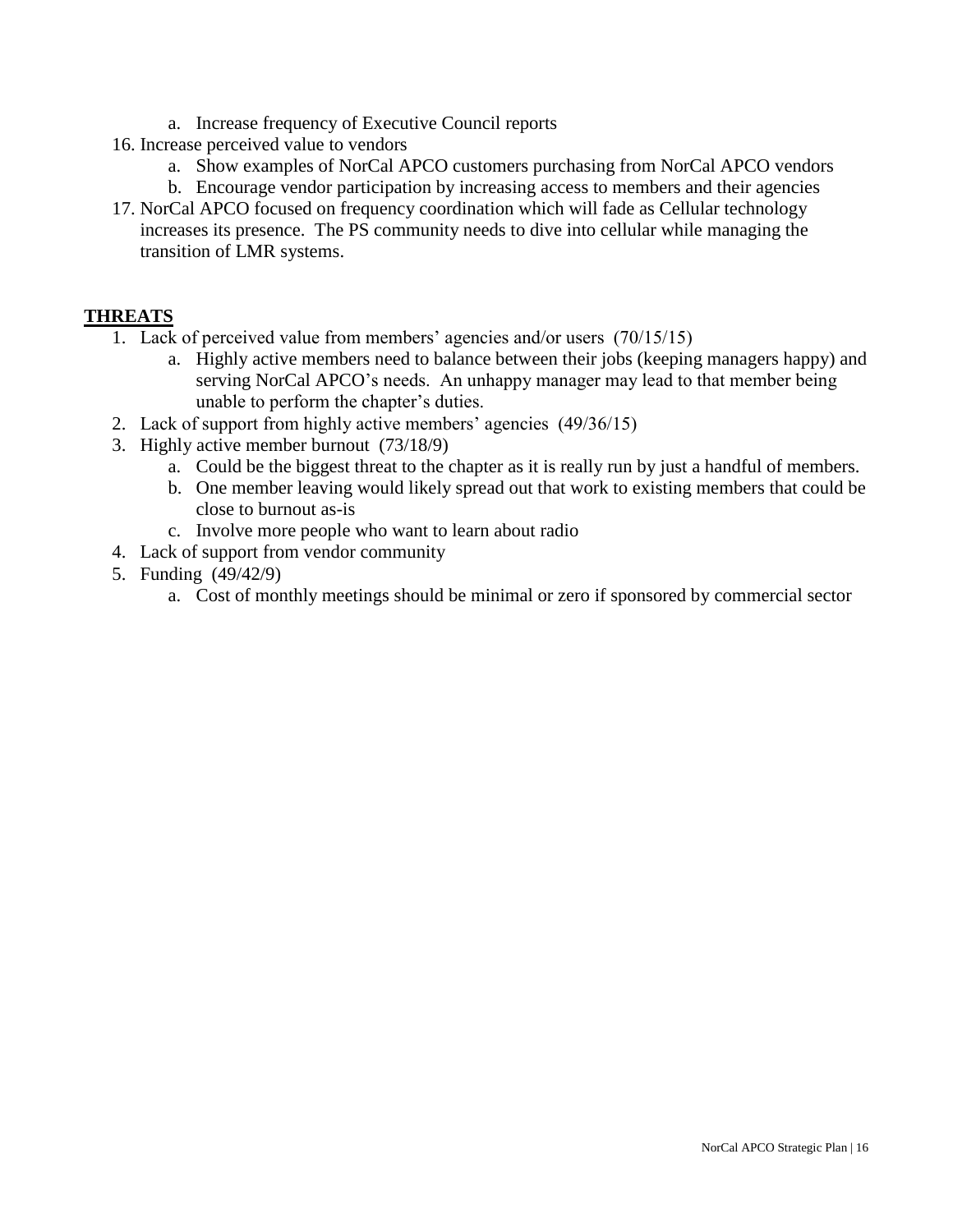# **Appendix C**

### Goals and Objectives

| Goal                                                         | Objective                                                                                                                                                      | <b>Survey Percentage</b><br>(Agree/Neutral/Disagree) |
|--------------------------------------------------------------|----------------------------------------------------------------------------------------------------------------------------------------------------------------|------------------------------------------------------|
| Provide Value                                                | Increase technical and operational training offerings and link to                                                                                              | 85% agree / 15% neutral /                            |
| for Members                                                  | <b>POST</b>                                                                                                                                                    | 0% disagree                                          |
|                                                              | Increase ability to network with colleagues and vendors                                                                                                        | 74/26/0                                              |
|                                                              | Improve website to keep membership current and make items                                                                                                      |                                                      |
|                                                              | easy to locate                                                                                                                                                 | 82/18/0                                              |
|                                                              | Maintain membership knowledge base                                                                                                                             | 72/18/10                                             |
|                                                              | Increase perceived value to vendors and encourage more vendor<br>participation                                                                                 |                                                      |
|                                                              | Provide platform for frequency coordination and FCC application<br>review                                                                                      | 65/24/11                                             |
| <i><u><b>Increase</b></u></i><br>Membership<br>Participation | Encourage participation outside Board to involve others from<br>areas throughout the region as well as spread out the workload                                 | 71/29/0                                              |
|                                                              | Promote monthly meetings with more information including<br>impact to operations with advanced notice on meeting location<br>and content                       | 73/24/3                                              |
|                                                              | Improve website to attract and retain members                                                                                                                  | 82/18/0                                              |
|                                                              | Reach out to external resources such as universities                                                                                                           | 62/35/3                                              |
|                                                              | Maintain loyal base of active members                                                                                                                          | 75/16/9                                              |
|                                                              | Increase number of highly active members                                                                                                                       | 62/17/21                                             |
|                                                              | Increase number of operational members                                                                                                                         | 49/40/11                                             |
| Improve<br>Monthly<br><b>Meetings</b>                        | Add recurring Operational agenda item while explaining impact of<br>technology on public safety/service during commercial sponsor<br>and keynote presentations | 67/30/3                                              |
|                                                              | Increase membership diversity                                                                                                                                  | 60/30/10                                             |
|                                                              | Increase marketing with meeting location and content                                                                                                           | 33/41/26                                             |
|                                                              | Translate large membership into increase meeting attendance                                                                                                    | 38/36/26                                             |
|                                                              | Change meeting structure to every other month while making<br>meetings longer to include training and increase networking<br>possibilities                     |                                                      |
|                                                              | Include demonstrations at December tabletop                                                                                                                    |                                                      |
|                                                              | Offer conference call option                                                                                                                                   | 49/26/25                                             |
|                                                              | Increase awareness of what services National APCO provides to<br>local chapters                                                                                |                                                      |
| Promote                                                      | Increase awareness of NorCal APCO and the value it provides to                                                                                                 |                                                      |
| NorCal APCO                                                  | members, agencies and corresponding communities                                                                                                                | 66/20/14                                             |
|                                                              | Market the value of NorCal APCO to maintain agencies' support<br>of participatory members                                                                      | 49/36/15                                             |
|                                                              | Improve website to keep it updated and looking professional                                                                                                    | 72/22/6                                              |